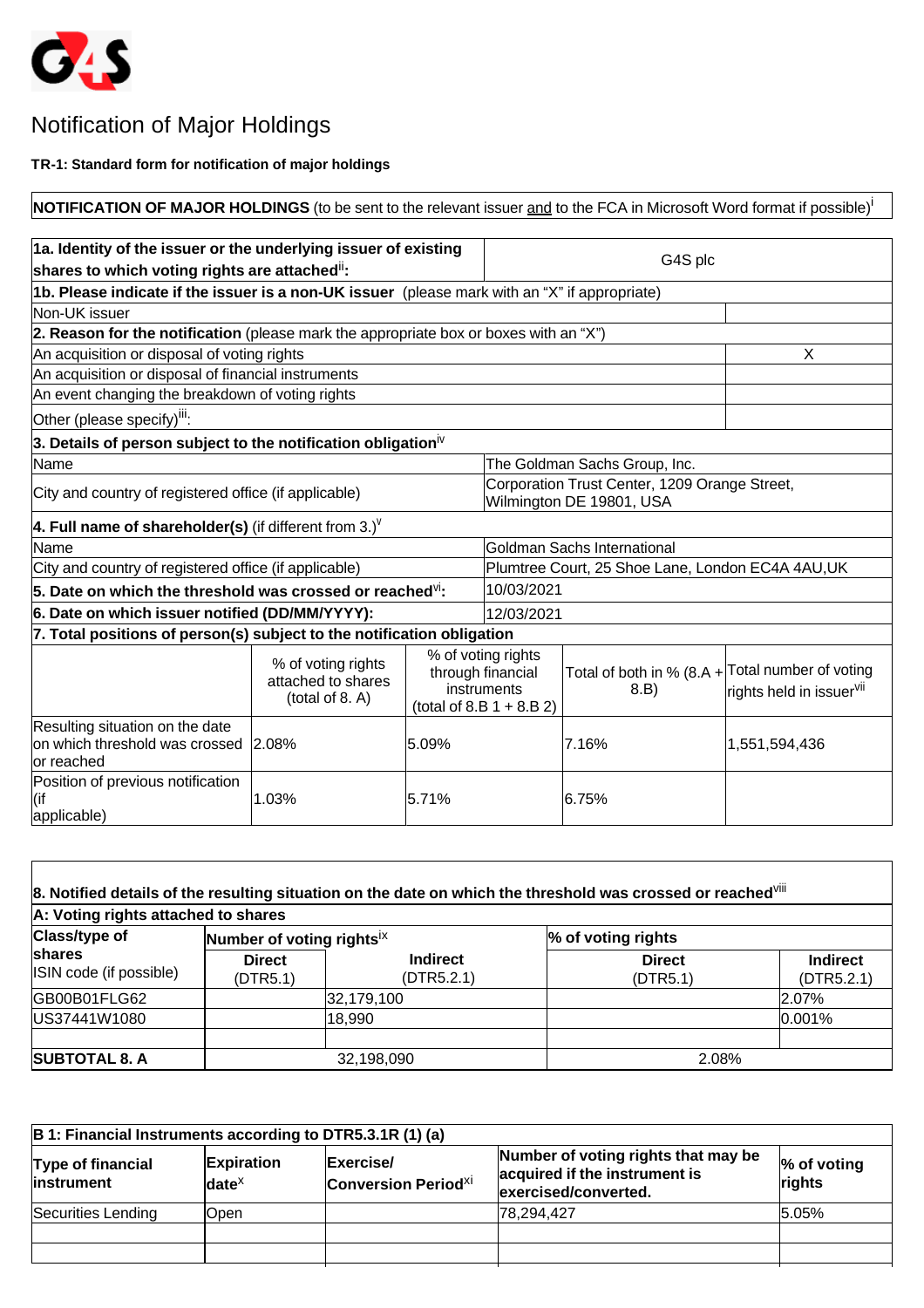| B 2: Financial Instruments with similar economic effect according to DTR5.3.1R (1) (b)<br>Type of financial<br>linstrument | <b>Expiration</b><br>date <sup><math>x</math></sup> | Exercise/<br><b>Conversion</b><br>$ $ Period $^{\times i}$ | Physical or<br>∣cash<br>settlement <sup>xii</sup> | Number of voting rights | $\%$ of voting<br>rights |
|----------------------------------------------------------------------------------------------------------------------------|-----------------------------------------------------|------------------------------------------------------------|---------------------------------------------------|-------------------------|--------------------------|
| CFD                                                                                                                        | 24/02/2031                                          |                                                            | Cash                                              | 376,105                 | 0.02%                    |
| <b>CFD</b>                                                                                                                 | 27/03/2023                                          |                                                            | Cash                                              | 146,536                 | 0.01%                    |
| <b>CFD</b>                                                                                                                 | 30/09/2025                                          |                                                            | Cash                                              | 88,028                  | 0.01%                    |
| CFD                                                                                                                        | 14/10/2021                                          |                                                            | Cash                                              | 31,066                  | 0.002%                   |
| <b>CFD</b>                                                                                                                 | 29/01/2030                                          |                                                            | Cash                                              | 20,399                  | $ 0.001\%$               |
| <b>CFD</b>                                                                                                                 | 09/10/2025                                          |                                                            | Cash                                              | 3,957                   | $ 0.0003\%$              |
| <b>CFD</b>                                                                                                                 | 14/07/2025                                          |                                                            | Cash                                              | 2,365                   | $ 0.0002\%$              |
| Swap                                                                                                                       | 18/05/2021                                          |                                                            | Cash                                              | 150                     | $ 0.00001\%$             |
|                                                                                                                            |                                                     |                                                            | <b>SUBTOTAL</b><br> 8.B.2                         | 668,605                 | 0.04%                    |

| applicable box with an "X")                  |                                                                                         | 9. Information in relation to the person subject to the notification obligation (please mark the                                                                                                                      |                                            |
|----------------------------------------------|-----------------------------------------------------------------------------------------|-----------------------------------------------------------------------------------------------------------------------------------------------------------------------------------------------------------------------|--------------------------------------------|
| issuer <sup>xiii</sup>                       |                                                                                         | Person subject to the notification obligation is not controlled by any natural person or legal entity and<br>does not control any other undertaking(s) holding directly or indirectly an interest in the (underlying) |                                            |
|                                              | <b>Full chain of controlled undertakings through which the voting rights and/or the</b> | financial instruments are effectively held starting with the ultimate controlling natural person or legal                                                                                                             | X                                          |
|                                              | entity <sup>xiv</sup> (please add additional rows as necessary)                         |                                                                                                                                                                                                                       |                                            |
| Name <sup>XV</sup>                           | % of voting rights if it equals<br>or is higher than the<br>notifiable threshold        | % of voting rights through financial<br>instruments if it equals or is higher than is higher than the notifiable<br>the notifiable threshold                                                                          | Total of both if it equals or<br>threshold |
| The Goldman Sachs<br>Group, Inc.             |                                                                                         |                                                                                                                                                                                                                       |                                            |
| Goldman Sachs (UK)<br>L.L.C.                 |                                                                                         |                                                                                                                                                                                                                       |                                            |
| Goldman Sachs<br><b>Group UK Limited</b>     |                                                                                         |                                                                                                                                                                                                                       |                                            |
| Goldman Sachs<br>International               |                                                                                         | 5.09%                                                                                                                                                                                                                 | 7.14%                                      |
| The Goldman Sachs<br>Group, Inc.             |                                                                                         |                                                                                                                                                                                                                       |                                            |
| Goldman Sachs & Co.<br>LLC                   |                                                                                         |                                                                                                                                                                                                                       |                                            |
| The Goldman Sachs<br>Group, Inc.             |                                                                                         |                                                                                                                                                                                                                       |                                            |
| <b>GSAM Holdings LLC</b>                     |                                                                                         |                                                                                                                                                                                                                       |                                            |
| Goldman Sachs Asset<br>Management, L.P.      |                                                                                         |                                                                                                                                                                                                                       |                                            |
| The Goldman Sachs<br>Group, Inc.             |                                                                                         |                                                                                                                                                                                                                       |                                            |
| <b>IMD Holdings LLC</b>                      |                                                                                         |                                                                                                                                                                                                                       |                                            |
| United Capital<br>Financial Partners, Inc.   |                                                                                         |                                                                                                                                                                                                                       |                                            |
| United Capital<br>Financial Advisers,<br>LLC |                                                                                         |                                                                                                                                                                                                                       |                                            |